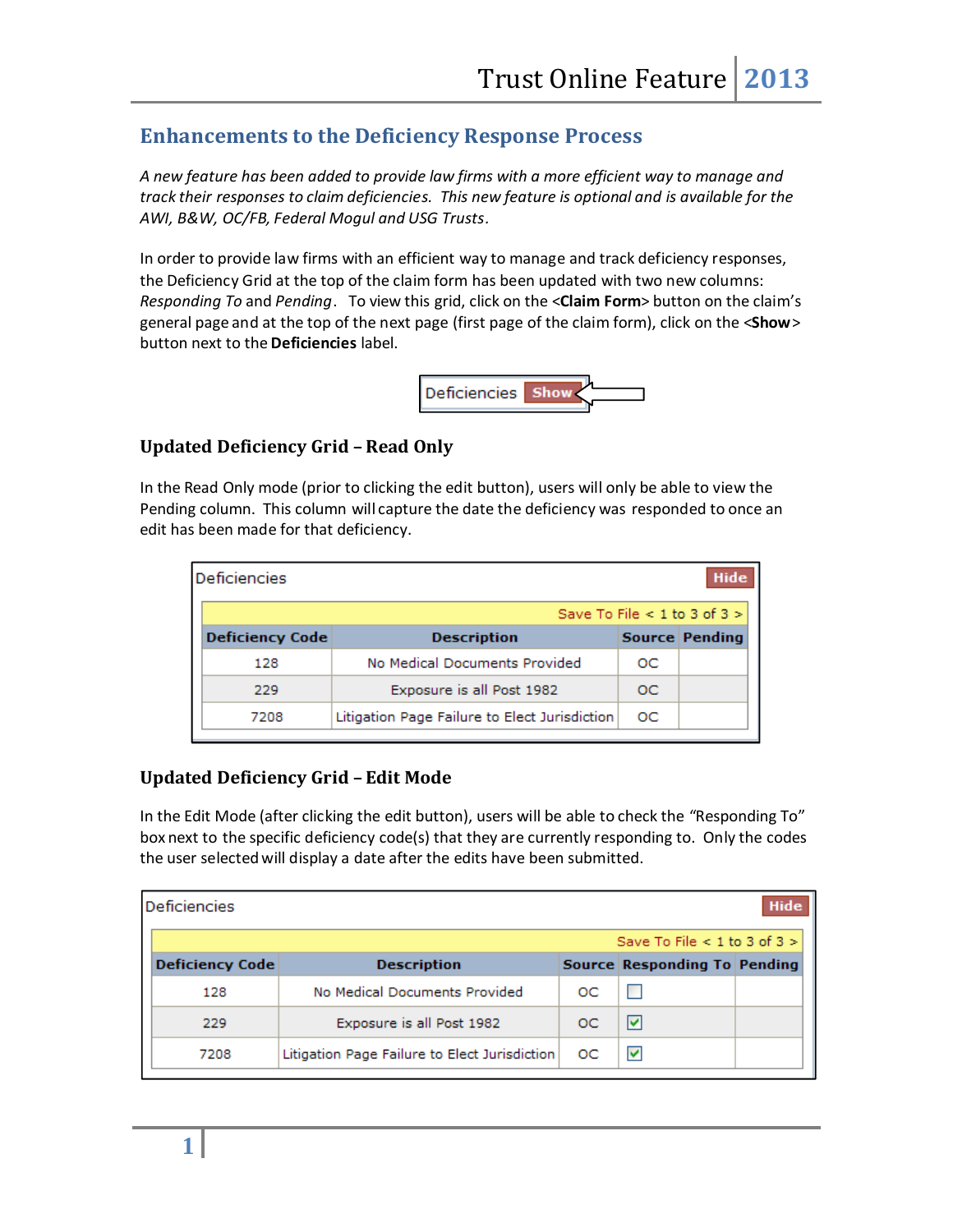**Linked Claims**- If the Deficiency Code the firm is responding to is a common code across multiple linked claims, the "Responding To" and "Pending" dates will be copied across to the linked claims.

# **Updated Deficiency Grid –Edited Read Only**

After making edits to the claim, the firm can view the updated Deficiency Grid with the dates the specific deficiencies were responded to. Once the updates to the claim have been reviewed by the Facility, the dates in the Pending field will be removed if the deficiency still applies to the claim.

| <b>Deficiencies</b><br>Hide |                                               |               |                              |  |  |  |  |  |
|-----------------------------|-----------------------------------------------|---------------|------------------------------|--|--|--|--|--|
|                             |                                               |               | Save To File < 1 to 3 of 3 > |  |  |  |  |  |
| <b>Deficiency Code</b>      | <b>Description</b>                            | <b>Source</b> | Pending                      |  |  |  |  |  |
| 128                         | No Medical Documents Provided                 | OС            |                              |  |  |  |  |  |
| 229                         | Exposure is all Post 1982                     | OC.           | 3/18/2013                    |  |  |  |  |  |
| 7208                        | Litigation Page Failure to Elect Jurisdiction | oс            | 3/18/2013                    |  |  |  |  |  |

#### **Updated Changes Grid – Deficiency Response Tracker**

The updates to the Deficiency Grid as well as the edits to the claim will also appear on the Changes tab. The table labeled "DeficiencyResponseTracker" displays the changes made to the grid. Click on the Identifying Info link in the red font to view the details of the changes.

|      | General        | Deficiency<br>Medical     | Changes                                                       |                                     |            |
|------|----------------|---------------------------|---------------------------------------------------------------|-------------------------------------|------------|
|      |                |                           |                                                               | Save To File < 1 to 12 of $12 >$    |            |
|      | <b>Version</b> | <b>Table</b>              | <b>Identifying Info</b>                                       | <b>Date Changed</b>                 | Reviewed   |
| ll 9 |                | DeficiencyResponseTracker | Responded To: 229,7208; Source Trust [OC]                     | B1101010010<br>1 <i>31</i> 107 2013 | <b>IVO</b> |
|      | 9              | Exposed                   | Updated johnson, john, 444990000, 4/2/1938; Source Trust [OC] | 3/18/2013                           | No         |

|                | <b>Change Details</b> |                         |                   |              |                     |                            |                                        |            |  |
|----------------|-----------------------|-------------------------|-------------------|--------------|---------------------|----------------------------|----------------------------------------|------------|--|
|                |                       |                         |                   |              |                     |                            | Save To File $\leq 1$ to 1 of 1 $\geq$ |            |  |
| <b>Version</b> | <b>Table</b>          | <b>Identifying Info</b> | Column/Field      | Old<br>Value | <b>New</b><br>Value | <b>User</b><br><b>Name</b> | <b>Date</b><br><b>Changed</b>          | Reviewed / |  |
|                |                       | Responded To: 229,7208; | TrackedDeciencies |              |                     | wberrioz                   | 3/18/2013                              | <b>No</b>  |  |

## **Updated Deficiency Tab – Standard Deficiencies Grid**

On the Deficiency Tab, the grid has also been updated with the "Pending" column that will display the date the deficiency was responded to. The Pending dates in this section will also be removed once the new information has been reviewed.

| <b>Standard Deficiencies</b> |                                               |           |                                                                     |      |             |          |  |                                         |                                    |
|------------------------------|-----------------------------------------------|-----------|---------------------------------------------------------------------|------|-------------|----------|--|-----------------------------------------|------------------------------------|
|                              |                                               |           |                                                                     |      |             |          |  |                                         | Save To File $< 1$ to 3 of $3 > 1$ |
| Deficiency Code              | <b>Description</b>                            |           | Deficiency Date Notification Date Date Closed Source Status Pending |      |             |          |  |                                         | Last Edit Last Editor              |
| 128                          | No Medical Documents Provided                 | 3/18/2013 | Inone                                                               | none | $_{\rm oc}$ | Accepted |  | 3/18/2013 wberrioz                      |                                    |
| 229                          | Exposure is all Post 1982                     | 3/18/2013 | Inone                                                               | none | $_{\rm oc}$ |          |  | Accepted 3/18/2013 3/18/2013   wberrioz |                                    |
| 7208                         | Litigation Page Failure to Elect Jurisdiction | 3/18/2013 | none                                                                | none | OC          |          |  | Accepted 3/18/2013 3/18/2013   wberrioz |                                    |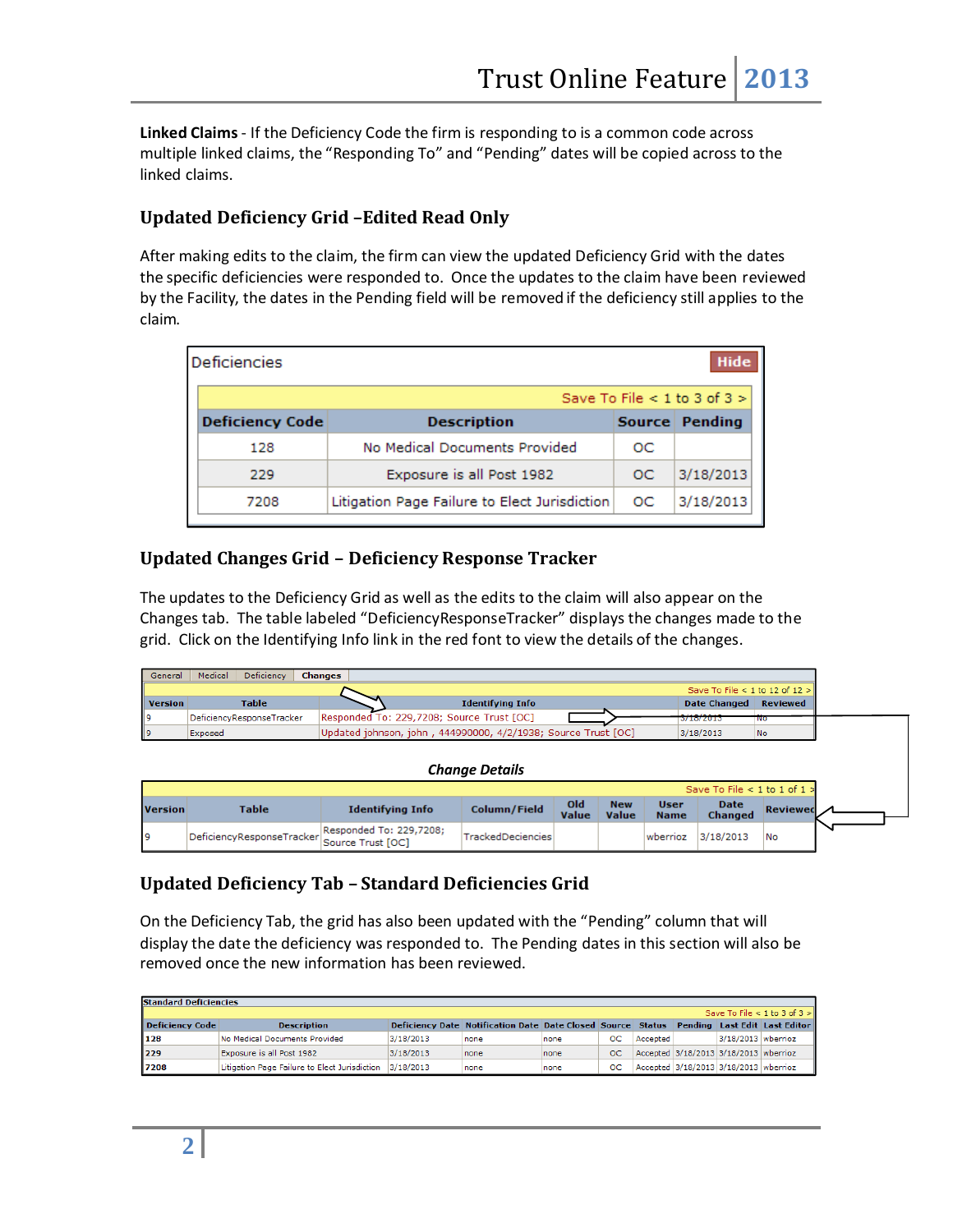# **Updated Reports – Deficiency Reports**

In the Reports section, the Deficiency Report will now include the Response Submitted dates for the deficiencies which the firm has responded to.

|                                 | <b>Review Deficient Report</b>                                      |                                |                                             |            |                                  |                         |  |  |
|---------------------------------|---------------------------------------------------------------------|--------------------------------|---------------------------------------------|------------|----------------------------------|-------------------------|--|--|
| <b>Deficiency Detail Report</b> |                                                                     |                                |                                             |            |                                  |                         |  |  |
|                                 | <b>Owens Corning/Fibreboard Asbestos Personal Injury Trust (OC)</b> |                                |                                             |            |                                  |                         |  |  |
| Attorney                        | <b>Claim Number</b> Last Name                                       |                                | <b>First Name</b>                           | <b>SSN</b> | Paperwork                        | <b>Status</b>           |  |  |
| Smith, Robert R                 |                                                                     |                                |                                             |            |                                  |                         |  |  |
|                                 | 11154405                                                            | Anderson                       | William                                     | *****0000  | No                               | <b>Review Deficient</b> |  |  |
|                                 |                                                                     | Exposure is Insufficient       | 228: Significant or Cumulative Occupational |            | [Response Submitted: 03/18/2013] |                         |  |  |
|                                 |                                                                     |                                | 128: No Medical Documents Provided          |            | [Response Submitted: 03/18/2013] |                         |  |  |
|                                 | 11154403                                                            | johnson                        | john                                        | *****0000  | <b>Yes</b>                       | <b>Review Deficient</b> |  |  |
|                                 |                                                                     | 229: Exposure is all Post 1982 |                                             |            | [Response Submitted: 03/18/2013] |                         |  |  |
|                                 |                                                                     |                                | 128: No Medical Documents Provided          |            | [Response Submitted: 03/18/2013] |                         |  |  |

# **Updated Notifications – Deficiency Reports**

The Notifications reports for Review Deficiency and Release Deficiency have been updated to include the "Response Submitted" date for any deficiencies that were responded to by the law firm.

 **Review and Release Deficiencies –** When viewing or printing the reports in the Notificationssection, the "Response Submitted" date will be displayed next to each review deficiency code that the law firm responded to.

|          | List of Deficiencies for                                                 |                                  |
|----------|--------------------------------------------------------------------------|----------------------------------|
|          | Firm: Acme Law                                                           | Attorney: Robert R Smith         |
|          | As of: 3/18/2013                                                         | March 18, 2013                   |
| Claim #  | Name                                                                     | SSN                              |
| 11154403 | johnson, john P                                                          | $****0000$                       |
|          | 128 - No Medical Documents Provided                                      |                                  |
|          | 229 - Exposure is all Post 1982                                          | [Response Submitted: 03/18/2013] |
|          | 7208 - Litigation Page Failure to Elect Jurisdiction                     | [Response Submitted: 03/18/2013] |
| 11154405 | smoth, john F                                                            | ***** 9999                       |
|          | 128 - No Medical Documents Provided                                      | [Response Submitted: 03/18/2013] |
|          | 228 - Significant or Cumulative Occupational Exposure is<br>Insufficient | [Response Submitted: 03/18/2013] |
|          | Total: 2 Claim(s)                                                        |                                  |